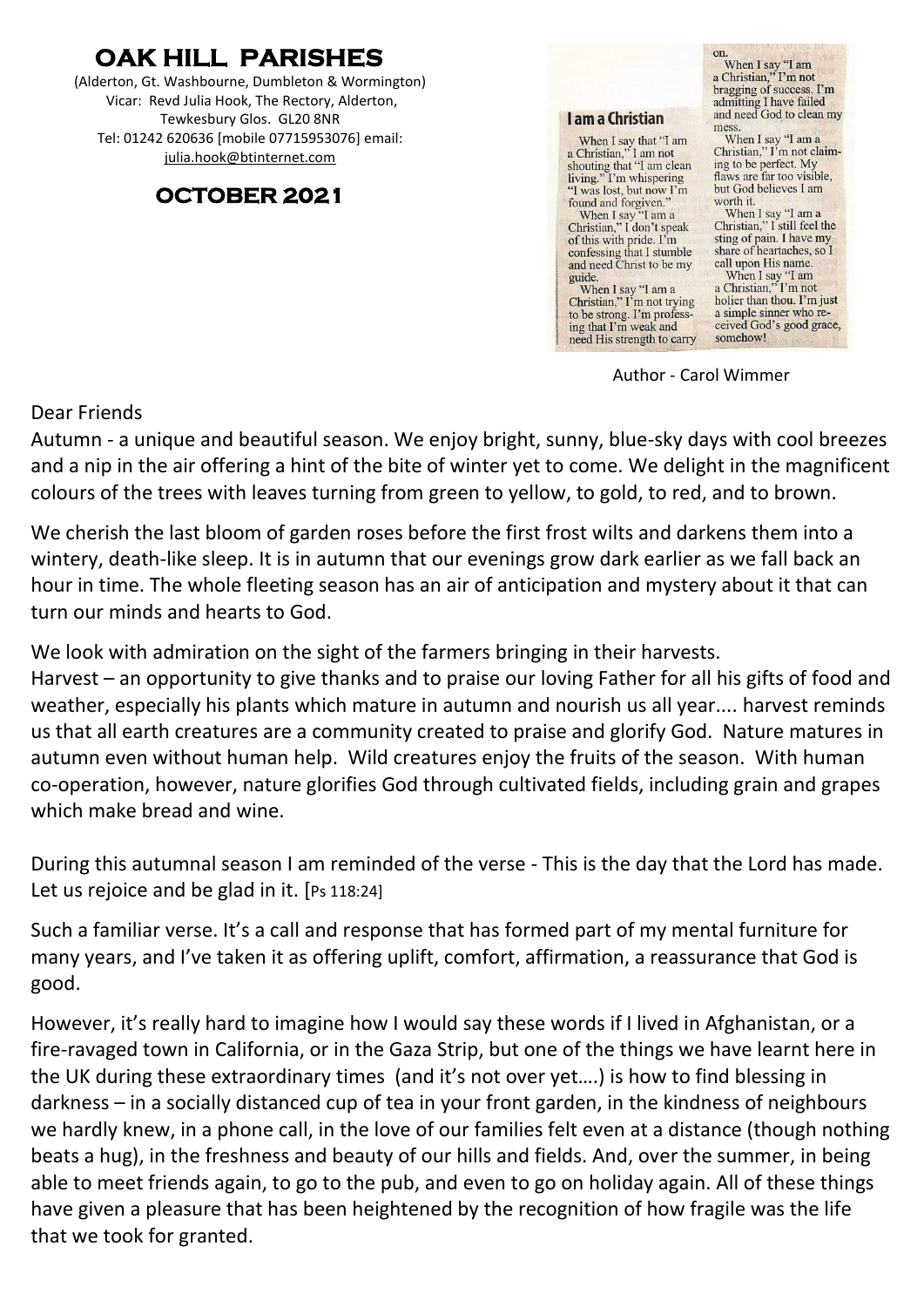Likewise to come back to church and worship together, whilst trying to remember the Church acts as a body. Some people act as eyes, others as ears, and others as the heart, and without everyone working together to grow and learn, the body will not function. We are reminded it's our calling and responsibility to play our role to keep our church body healthy and connected with the community!

More than ever we need to trust that we are all in God's care, that Christ is alongside us and knows what it feels like to be us in every situation we may face, in disaster and grief, in greyness and depression, in ordinariness and in joy.

As I look out at the glorious autumnal weather, my thoughts turn again to all that we have, giving thanks for the harvest, whilst remembering there are people out in the world struggling to provide food for their families, due to conflict and oppression at the hand of another – where sickness and hunger is rife and, in this moment of time, the hit single recorded by Band Aid, 'Feed the World' comes to mind, which leads me to pray to our loving God, that one day all people on earth will live in peace, and will be fed, and will say 'This is the day that the Lord has made. Let us rejoice and be glad in it.' With love and every good Blessing. Julia

### **ALDERTON**

**HARVEST AND FLOWERS IN CHURCH:** We had a very enjoyable Harvest and Creation service singing well known harvest hymns. It was great to be joined by children and several pets - four dogs and a rabbit – who were very well behaved. The Church was beautifully decorated with flowers and produce for Harvest so do go and visit it while they are still fresh. Also while you are there, take a look at the books on sale - 50p each (in the porch and at the back of the Church) and the cards that show views of the village (on sale inside in the Church)

**CHURCH YARD TIDY UP:** this will be on Saturday October 9th starting at 9.30am. The churchyard is here for everyone to enjoy some tranquillity and also as a place where all villagers can lay their family to rest. We would therefore love to have support from people in the village to keep the churchyard looking attractive and tidy. Do come and join us to help do this - don't forget to bring your gardening tools! Coffee and biscuits will be supplied!

**CAFÉ CHURCH:** Join us in **Alderton Village Hall** for a relaxed short service on **Sunday October 31st** at 10.30am to celebrate All Saints Day. Everyone is welcome - both young and old. There will be coffee and croissants served and there might even be bacon sandwiches! We hope some of the children from Oakhill will join us to share some of the songs they have learnt from their day with iSingPop!

#### **GREAT WASHBOURNE**

**THANK YOU** to all who supported the MacMillan Coffee morning on Friday, it was a lovely day, so we were able to be outside in the sunshine for our coffee and cake, over £250 was raised to be shared between the church and MacMillan. Many thanks to Ann for organising it.

**OUR THANKS ALSO** go to John Welch who took part in the annual Ride and Stride event which took place earlier this month, his final sponsorship total is yet to be confirmed but we do know that it will be a substantial contribution to church funds, thank you John.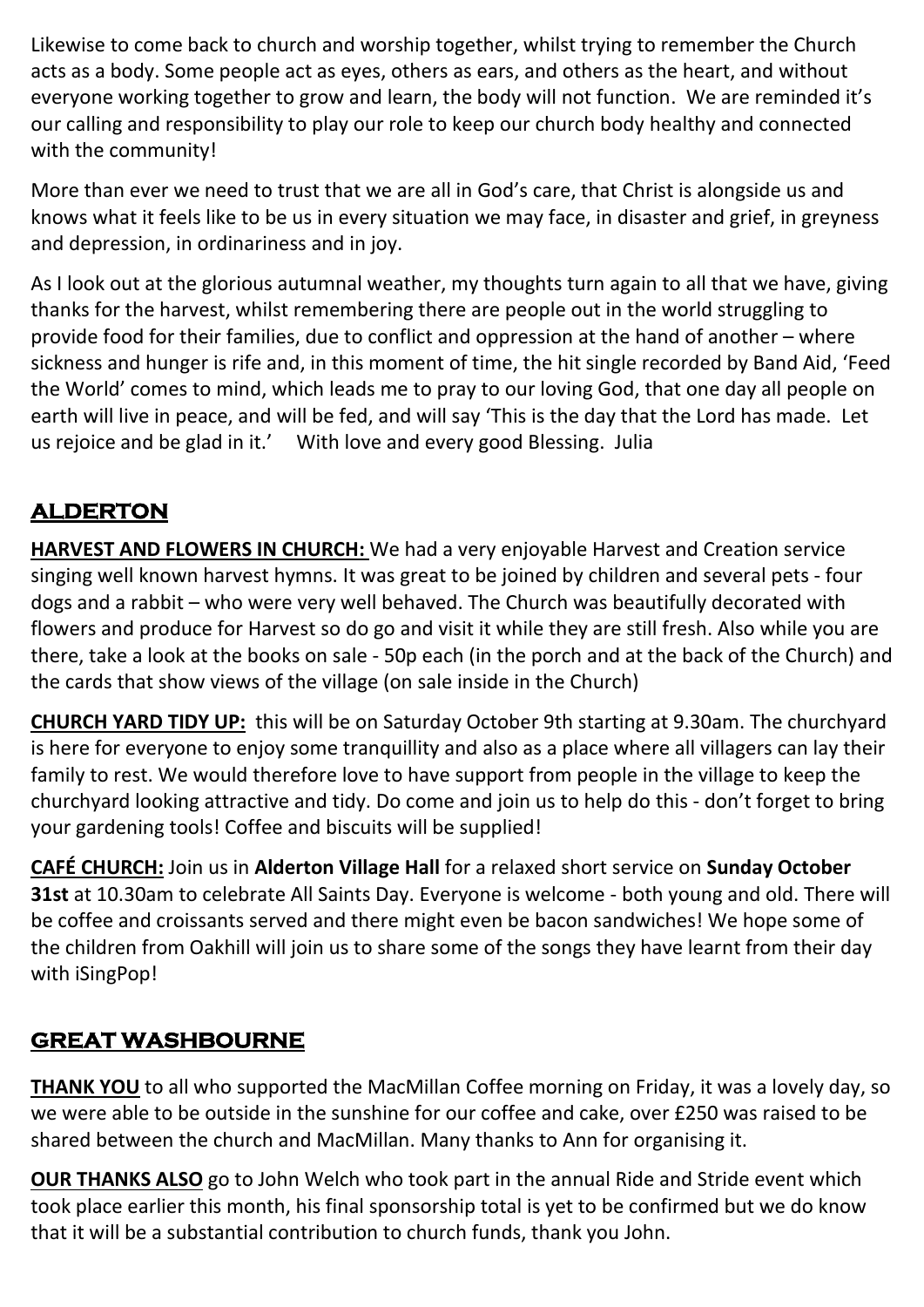**OUR NEXT EVENT** is a coffee morning at the church on Saturday 6<sup>th</sup> November 10am to noon, just a chance to get together and perhaps empty those little loose change boxes that many of us have. It would be lovely to see you there.

**THE SERVICE OF HARVEST** will be held at Great Washbourne on Sunday 17th October at 6pm, we do hope you will join us.

### **DUMBLETON**

**THE CHURCH** is now opened again on a daily basis from approximately 9am till dusk.

**GOOD NEWS!** A magnificent total of £2,156.35p was raised at the recent "Gift Day with Teas on the Green." We thank everyone who donated or contributed in any way to help raise this money. The P.C.C. are extremely grateful for your generosity again, as the money will certainly help with the running expenses of our church.

**MORE GOOD NEWS!** As a result of the money raised with regard to the sponsored walk that Rev Michael Hand undertook recently we have a further £525 for church funds. Thank you to all sponsors and special thanks to Rev Michael for his commitment to aiding our four churches on this long walk.

**HARVEST SUPPER SATURDAY OCTOBER 16th,** 7pm for 7.30pm. We look forward to welcoming you to THE VILLAGE HALL for this popular event which of course was sadly missing last year. Hot food and great atmosphere await you. Tickets priced at £12. 50 are available now. Be sure to get yours early as due to the ongoing uncertain Covid situation ticket numbers are being restricted this year. They are available from Jenny Maher 01386 881474.

### **From the Registers: HOLY MATRIMONY**

August 27th. Austin Andrew Richard Garlick and Charlotte Cassandra Malpas August 29th. David Bryan Mills and Sarah Katherine Jones September 11th. Keith Rowley and Karen Harris September 24th. James Alexander Harley and Miyuki Kawamura

**BAPTISM.** September 5th. Mason Grey

## **WORMINGTON**

The Wormington Village Society's Caribbean evening on the 18<sup>th</sup> September was a great success and enjoyed by all. It was lovely to be joined, once more, by our Dumbleton friends. We are starting to get back to some normality whilst still observing recommended precautions.

**HARVEST SERVICE –** Many thanks to all who donated items for the Winchcombe Food Bank and a big thankyou to all who helped to decorate the church. It was lovely to be able to sing Harvest songs at our service. Welcome back Jane!

We will be resuming our **EVENSONG SERVICES** on the 4<sup>th</sup> Sunday of the month at 6pm and all are welcome from our neighbouring congregations to join us.